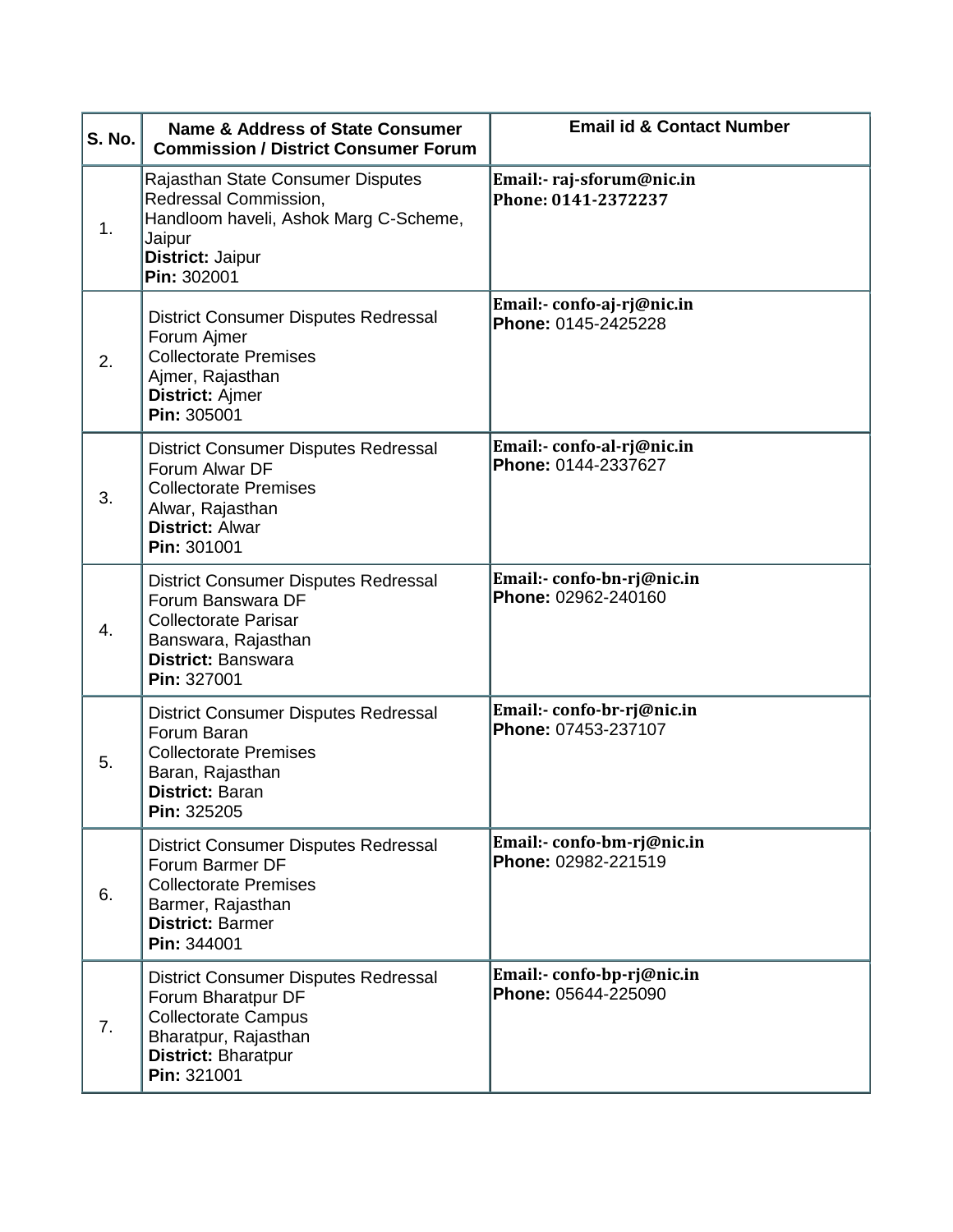| 8.  | <b>District Consumer Disputes Redressal</b><br>Forum Bhilwara<br>IInd Floor, Collectorate Campus<br>Bhilwara, Rajasthan<br><b>District: Bhilwara</b><br>Pin: 311001 | Email:-confo-bh-rj@nic.in<br>Phone: 01482-222833  |
|-----|---------------------------------------------------------------------------------------------------------------------------------------------------------------------|---------------------------------------------------|
| 9.  | <b>District Consumer Disputes Redressal</b><br>Forum Bikaner<br>New Court Parisar, Public Park, Bikaner,<br>Rajasthan<br>District: Bikaner<br>Pin: 334001           | Email: confo-bi-rj@nic.in<br>Phone: 0151-2523346  |
| 10. | <b>District Consumer Disputes Redressal</b><br>Forum Bundi<br><b>Collectorate Campus</b><br>Bundi, Rajasthan<br><b>District: Bundi</b><br>Pin: 323001               | Email:- confo-bu-rj@nic.in<br>Phone: 0747-2442464 |
| 11. | <b>District Consumer Disputes Redressal</b><br>Forum Chittorgarh<br><b>Collectorate Campus</b><br>Chittorgarh, Rajasthan<br>District: Chittorgarh<br>Pin: 312001    | Email:- confo-ct-rj@nic.in<br>Phone: 01472-241710 |
| 12. | <b>District Consumer Disputes Redressal</b><br>Forum Churu<br><b>Collectorate Premises</b><br>Churu, Rajasthan<br><b>District: Churu</b><br>Pin: 331001             | Email:- confo-cr-rj@nic.in<br>Phone: 01562-251394 |
| 13. | <b>District Consumer Disputes Redressal</b><br>Forum Dausa<br><b>Collectorate Premises</b><br>Dausa, Rajasthan<br><b>District: Dausa</b><br>Pin: 303303             | Email:- confo-da-rj@nic.in<br>Phone: 01427-223217 |
| 14. | <b>District Consumer Disputes Redressal</b><br>Forum Dholpur<br>Near Jila Parisar, Badi Sepad Road<br>Dholpur, Rajasthan<br><b>District: Dholpur</b><br>Pin: 303303 | Email:- confo-dh-rj@nic.in<br>Phone: 05642-221382 |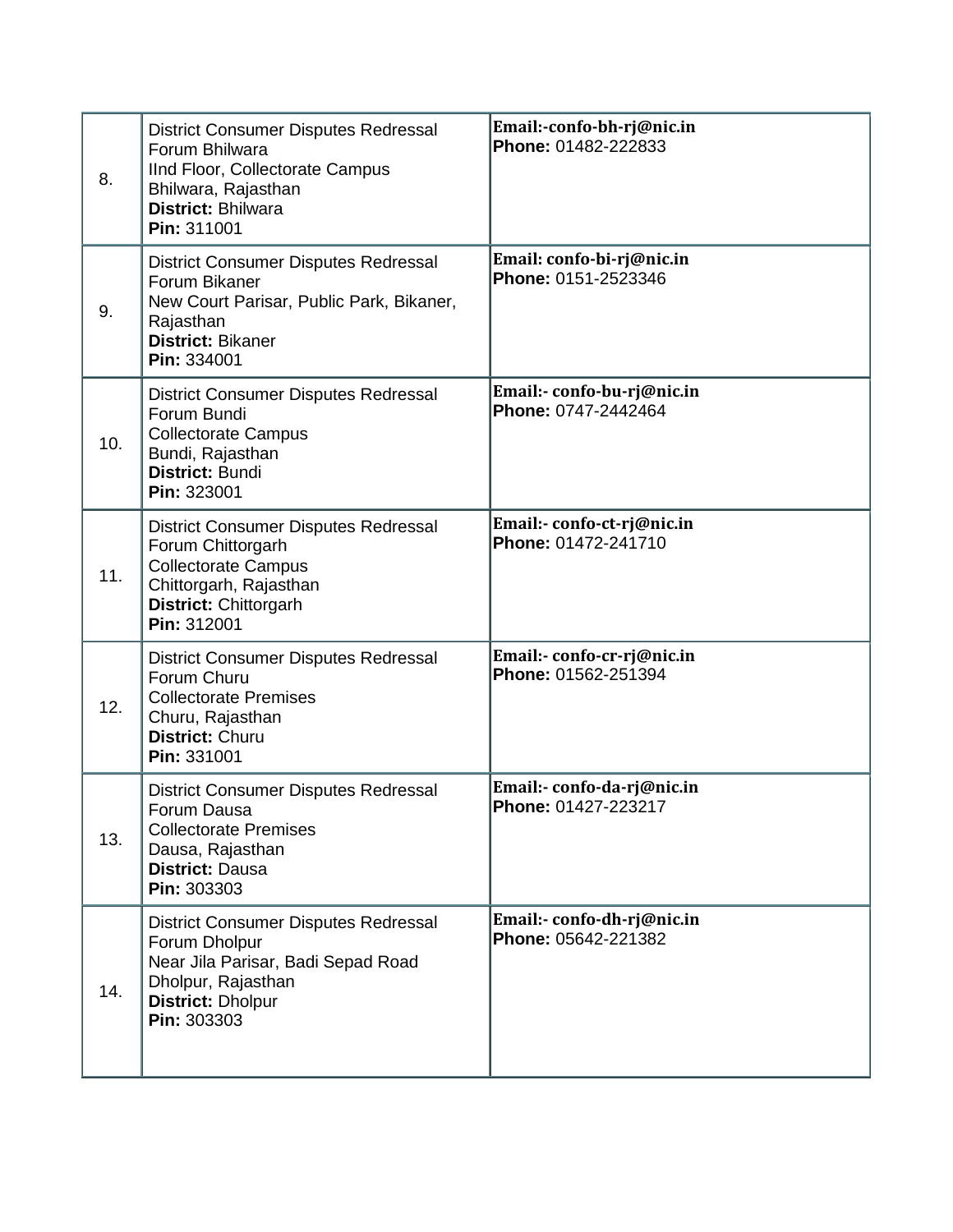| 15. | <b>District Consumer Disputes Redressal</b><br>Forum Dungarpur<br><b>Collectorate Premises</b><br>Dungarpur, Rajasthan<br>District: Dungarpur<br>Pin: 314001                          | Email:- confo-du-rj@nic.in<br>Phone: 02964-232171  |
|-----|---------------------------------------------------------------------------------------------------------------------------------------------------------------------------------------|----------------------------------------------------|
| 16. | District Consumer Disputes Redressal<br>Forum Sri Ganganagar<br><b>Old Hospital Premises</b><br>Sri Ganganagar, Rajasthan<br>District: Sri Ganganagar<br>Pin: 335001                  | Email:- confo-ga-rj@nic.in<br>Phone: 0154-2444416  |
| 17. | <b>District Consumer Disputes Redressal</b><br>Forum Hanumangarh<br>Graf Road, Opp. G.P.F. Office<br>Hanumangarh, Rajasthan<br>District: Hanumangarh<br>Pin: 335512                   | Email:- confo-ha-rj@nic.in<br>Phone: 01552-261140  |
| 18. | District Consumer Disputes Redressal<br>Forum Jaipur-I<br>Court Premises, CBI Court Bldg<br>Banipark, Jaipur-Ist, Rajasthan<br>District: Jaipur<br>Pin: 302016                        | Email:- confo-jp1-rj@nic.in<br>Phone: 0141-2200138 |
| 19. | <b>District Consumer Disputes Redressal</b><br>Forum Jaipur-II<br>Room No. 214-15-16, Mini Secretariat,<br><b>Banipark</b><br>Jaipur-II, Rajasthan<br>District: Jaipur<br>Pin: 302016 | Email:- confo-jp2-rj@nic.in<br>Phone: 0141-2202872 |
| 20. | <b>District Consumer Disputes Redressal</b><br>Forum Jaipur III<br>6th Floor, Room No. 706, Mini<br>Secretairate<br>Jaipur<br>District: Jaipur<br>Pin: 302016                         | Email:- confo-jp3-rj@nic.in<br>Phone: 0141-2209704 |
| 21. | <b>District Consumer Disputes Redressal</b><br>Forum Jaipur IV<br>Handloom Havali, Rajeev Gandhi<br>Parisar,<br>Ashok Marg, C-Scheme, Jaipur<br>District: Jaipur<br>Pin: 302001       | Email:- confo-jp4-rj@nic.in<br>Phone: 0141-2379427 |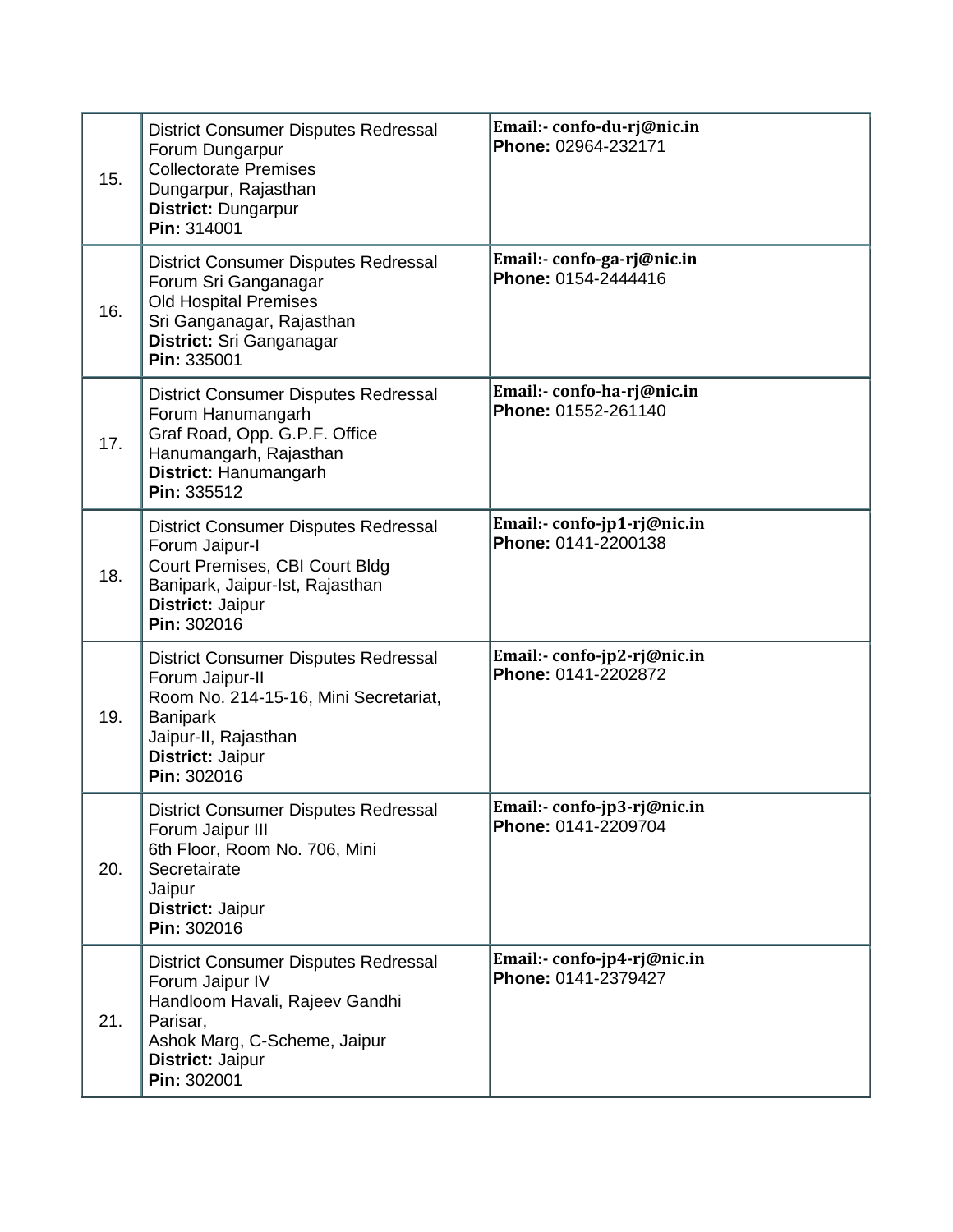| 22. | <b>District Consumer Disputes Redressal</b><br>Forum Jaisalmer<br><b>Collectorate Premises</b><br>Jaisalmer, Rajasthan<br><b>District: Jaisalmer</b><br>Pin: 345001  | Email:- confo-js-rj@nic.in<br>Phone: 02992-250012  |
|-----|----------------------------------------------------------------------------------------------------------------------------------------------------------------------|----------------------------------------------------|
| 23. | <b>District Consumer Disputes Redressal</b><br>Forum Jalore<br><b>Collectorate Premises</b><br>Jalore, Rajasthan<br><b>District: Jalore</b><br>Pin: 343301           | Email:- confo-jl-rj@nic.in<br>Phone: 02973-223241  |
| 24. | <b>District Consumer Disputes Redressal</b><br>Forum Jhalawar<br>Opp. Mini Secretariate, Kota Road<br>Jalawar, Rajasthan<br><b>District: Jhalawar</b><br>Pin: 326001 | Email:- confo-jw-rj@nic.in<br>Phone: 07432-230661  |
| 25. | <b>District Consumer Disputes Redressal</b><br>Forum Jhunjhunu<br><b>Collectorate Premises</b><br>Jhunjhunu, Rajasthan<br>District: Jhunjhunu<br>Pin: 303301         | Email:- confo-jj-rj@nic.in<br>Phone: 01592-232982  |
| 26. | <b>District Consumer Disputes Redressal</b><br>Forum Jodhpur I<br><b>High Court Campus</b><br>Jodpur, Rajasthan<br>District: Jodhpur<br>Pin: 342001                  | Email:- confo-jo-rj@nic.in<br>Phone: 0291-2545502  |
| 27. | <b>District Consumer Disputes Redressal</b><br>Forum Jodhpur II<br><b>High Court Campus</b><br>Jodhpur<br>District: Jodhpur<br>Pin: 342001                           | Email:- confo-jo2-rj@nic.in<br>Phone: 0291-2540077 |
| 28. | <b>District Consumer Disputes Redressal</b><br>Forum Karauli<br><b>Collactorate Premises</b><br>Karauli, Rajasthan<br>District: Karauli<br>Pin: 322241               | Email: confo-ka-rj@nic.in<br>Phone: 07464-250084   |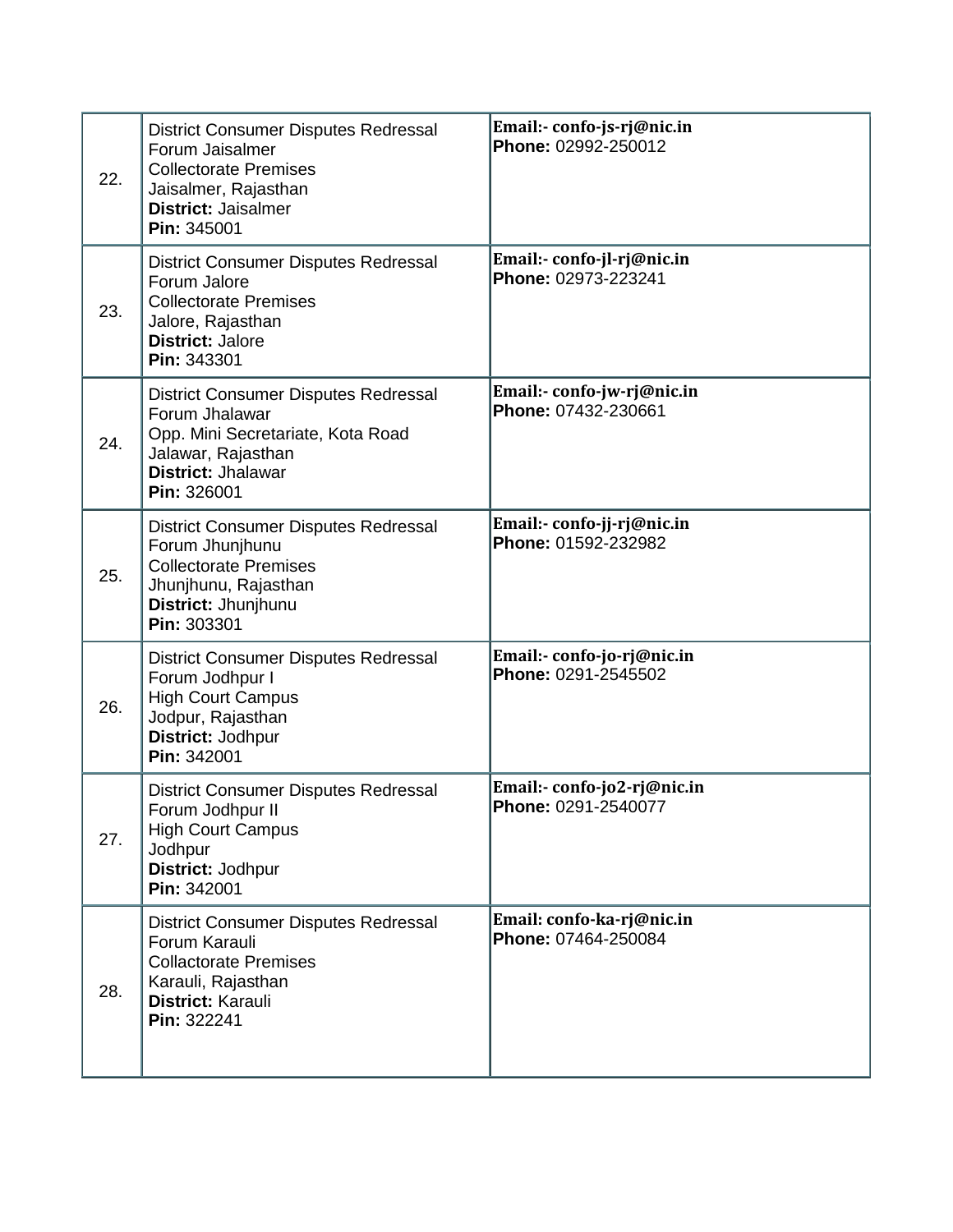| 29. | <b>District Consumer Disputes Redressal</b><br>Forum Kota<br><b>Collectorate Premises</b><br>Kota, Rajasthan<br>District: Kota<br>Pin: 324001                                      | Email:- confo-kt-rj@nic.in<br>Phone: 0744-2329200 |
|-----|------------------------------------------------------------------------------------------------------------------------------------------------------------------------------------|---------------------------------------------------|
| 30. | <b>District Consumer Disputes Redressal</b><br>Forum Nagaur<br>Manasar Road, Collectorate Chourah<br>Nagaur, Rajasthan<br>District: Nagaur<br>Pin: 341001                          | Email:- confo-na-rj@nic.in<br>Phone: 01582-242421 |
| 31. | <b>District Consumer Disputes Redressal</b><br>Forum Pali Collectorate Premises<br>Pali, Rajasthan<br><b>District: Pali</b><br>Pin: 306401                                         | Email:- confo-pa-rj@nic.in<br>Phone: 02932-222361 |
| 32. | <b>District Consumer Disputes Redressal</b><br>Forum Pratapgarh<br>Arnod Road, Near Forest nursery,<br>Pratapgarh, Rajasthan<br>District: Pratapgarh<br>Pin: 312605                | Email:- confo-pg-rj@nic.in<br>Phone: 01478-220184 |
| 33. | <b>District Consumer Disputes Redressal</b><br>Forum Rajsamand<br>Collectorate Parisar,<br>Rajsamand<br>District: Rajsamand<br>Pin: 313324                                         | Email:- confo-ra-rj@nic.in<br>Phone: 02952-221726 |
| 34. | <b>District Consumer Disputes Redressal</b><br>Forum Sawai Madhopur<br><b>Collectorate Campus</b><br>Sawai Madhopur, Rajasthan<br>District: Sawai Madhopur<br>Pin: 322001          | Email:- confo-sm-rj@nic.in<br>Phone: 07462-220592 |
| 35. | <b>District Consumer Disputes Redressal</b><br>Forum Sikar<br>Near Gramin Mahila Shikshan,<br>Shivsinghpura, Nagalgarh Road, Sikar,<br>Rajasthan<br>District: Sikar<br>Pin: 332001 | Email:- confo-sk-rj@nic.in<br>Phone: 01572-249637 |